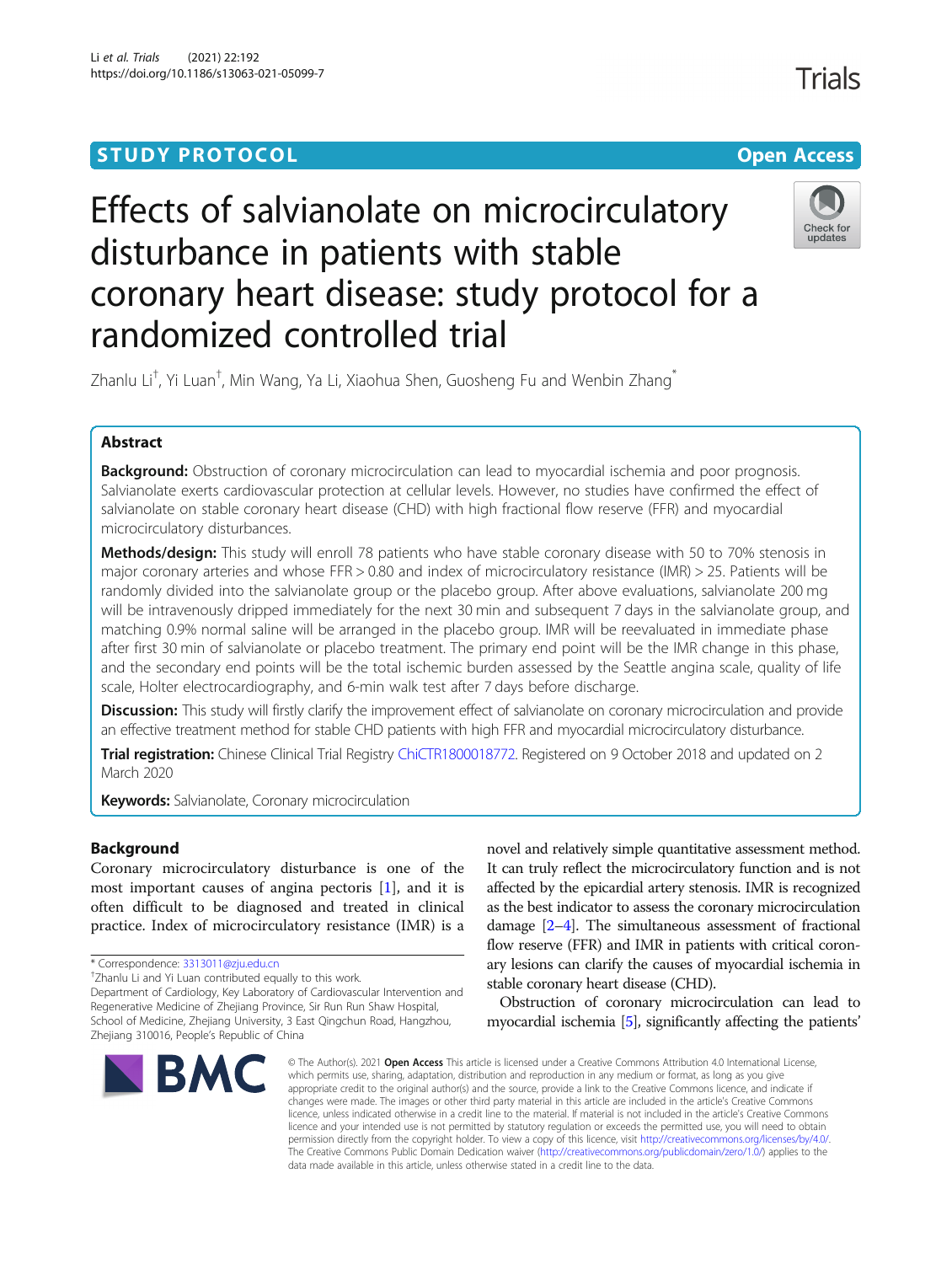prognosis [[6\]](#page-6-0). It has been found that angiotensinconverting enzyme inhibitors and sildenafil can improve the microvascular index of patients with microcirculatory disorders [[7](#page-6-0)–[9](#page-6-0)] while therapeutic effects of calcium antagonists and alpha blockers have been highly controversial [\[10](#page-6-0), [11](#page-6-0)].

Salvianolate is a water-soluble effective active site of traditional Chinese herb salviae miltiorrhizae, and its main component is magnesium lithospermate B. Magnesium lithospermate B can protect the cardiovascular system via anti-oxidation, anti-inflammation, endothelial protection, myocardial protection, anticoagulation, vasodilatation, anti-atherosclerosis, and reducing the proliferation and migration of vascular smooth muscle cells [[12](#page-6-0), [13](#page-6-0)]. It can also reduce the incidence of contrast-induced nephropathy after percutaneous coronary intervention and is more effective than normal saline [[14\]](#page-6-0). In addition, it has been confirmed that intravenous administration of salvianolate can improve cardiac microcirculatory perfusion and increase cardiac output in rats [[15](#page-6-0)]. Similarly, continuous intravenous salvianolate 10 mg/kg/day for 7 days can significantly improve myocardial microcirculatory reflow in an ischemia-reperfusion minipig model, as well as reduce oxidative stress and myocardial apoptosis [[16](#page-6-0)]. However, no studies have been conducted to verify the efficacy of salvianolate against coronary microcirculatory disturbance of CHD from the perspective of IMR.

Accordingly, in this study, we try to evaluate the effect of salvianolate intravenous infusion on IMR in stable CHD patients with high FFR and myocardial microcirculatory disturbance, as well as to evaluate the effect of short-term use of salvianolate on total ischemic burden in these patients.

#### Methods/design

#### Study design

This is a prospective, single-center, randomized, doubleblind controlled study. We will enroll 78 stable CHD patients who have a 50 to 70% stenosis in major coronary arteries and whose FFR > 0.80 and IMR > 25. They will be randomly divided into the salvianolate group or the placebo group. The former group will be given intravenous salvianolate (200 mg salvianolate dissolved in 100 ml 0.9% sodium chloride injection, intravenous drip for 30 min) after the first measurement of IMR. The latter group will be intravenously given matching 0.9% normal saline 100 ml. Thirty minutes later, both groups will undergo reevaluation of IMR. For the subsequent 7 days, the salvianolate group will be intravenously infused with salvianolate 200 mg/day and the placebo group will continue to use matching 0.9% normal saline per day. Other medications will be used according to clinical needs. After 7 days, all patients will be assessed by the Seattle

angina scale, quality of life scale, Holter electrocardiography, and 6-min walk test.

The trial protocol has been approved by the Institutional Ethics Committee of Sir Run Run Shaw Hospital of Zhejiang University and has been registered in the Chinese Clinical Trial Registry (ChiCTR1800018772). All patients will provide written informed consents before randomization.

#### Inclusion and exclusion criteria

Seventy-eight stable CHD patients with 50 to 70% stenosis in major coronary arteries, FFR > 0.80, and IMR > 25 at Sir Run Run Shaw Hospital of Zhejiang University will be enrolled in this trial. Detailed inclusion and exclusion criteria are shown in Table [1.](#page-2-0) The attending physician of the patient is responsible for inclusion and exclusion assessment.

#### Exclusion criteria during the follow-up periods

Patients who should not be enrolled but have been enrolled should be excluded. Patients who have received at least one dose of salvianolate or matching placebo but fail to complete the trial because of poor compliance or voluntary withdrawal should not be removed. Every withdrawal will be recorded in the case report forms (CRFs), and a visit will be arranged if possible. Although their data cannot be used for efficacy analysis, they can be used for safety analysis. The trial could be terminated in advance by investigators if there are any safety problems. Once it is terminated, all CRFs should be kept for future reference.

#### Implementation and study procedures

In this study, intravenous drip of salvianolate will be performed during coronary angiography and the subsequent 7 days and its effects on microcirculatory disturbance will be assessed via the IMR change and total ischemic burden. The study protocol is shown in Fig. [1](#page-2-0) and Table [2](#page-3-0), which is divided into three phases, including screening, immediate phase, and in-hospital follow-up.

In the screening stage, the investigator conducts a baseline assessment and gets the informed consent and randomization. Coronary angiography, FFR, and IMR will be used to determine whether the inclusion and exclusion criteria are met, and then informed consent should be signed by the patient or the authorized person. The web-based randomization assigned those eligible patients 1:1 ratio to either the salvianolate or the placebo group. The secretary of the catheterization room accesses the website via account password and is responsible for randomization. Block randomization stratified by sex will be implemented and it is blind to those who enroll participants or assign interventions. In the immediate phase, the patients will receive an IMR test again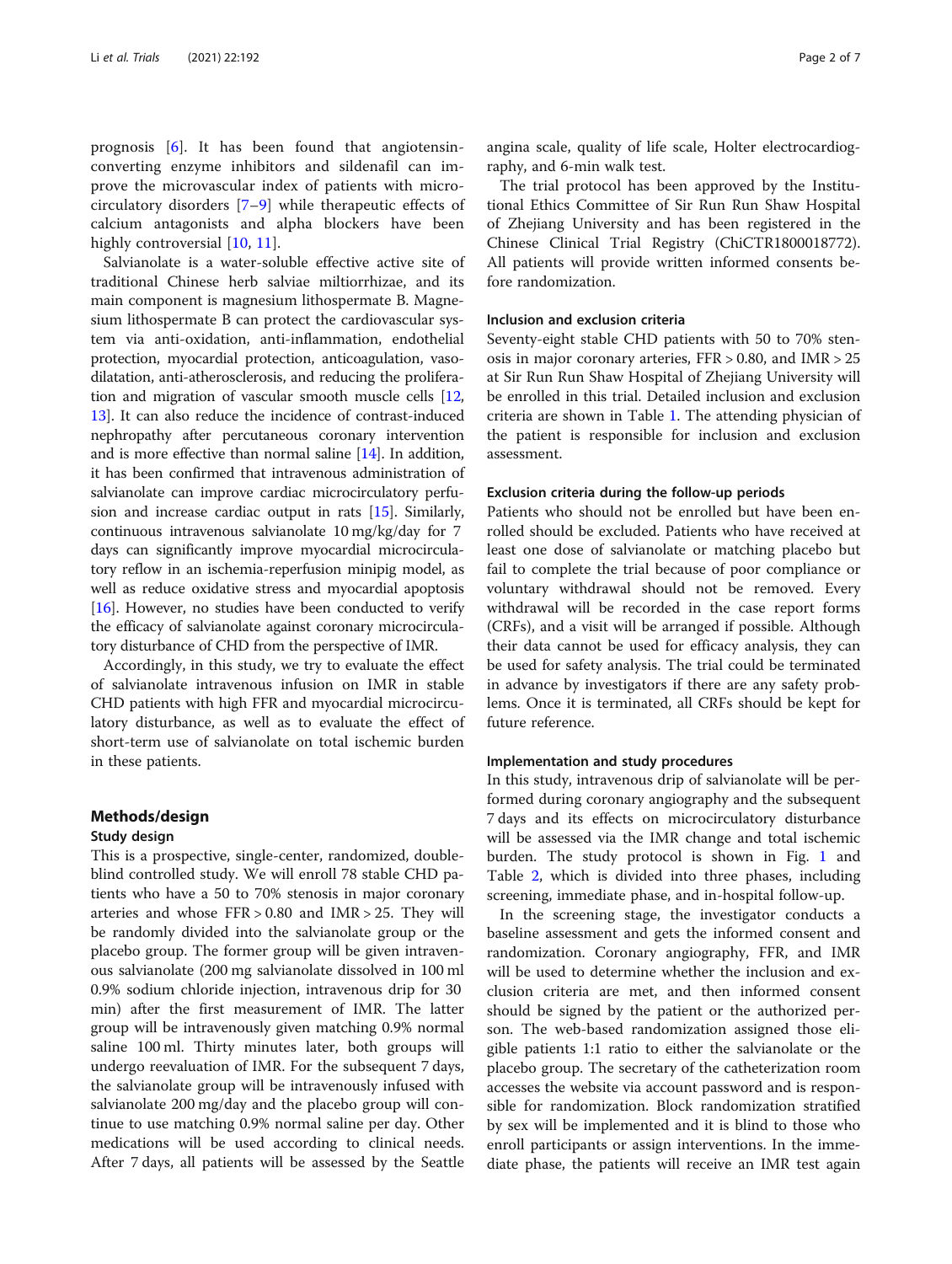<span id="page-2-0"></span>

| <b>Table 1</b> Inclusion and exclusion criteria |
|-------------------------------------------------|
|-------------------------------------------------|

| Inclusion criteria                                                                                                                                                             | <b>Exclusion criteria</b>                                                                                                                                                                                                                                                                                                                                                                                                                                                                                                                                                                                                                                                                                                                                                                                                             |
|--------------------------------------------------------------------------------------------------------------------------------------------------------------------------------|---------------------------------------------------------------------------------------------------------------------------------------------------------------------------------------------------------------------------------------------------------------------------------------------------------------------------------------------------------------------------------------------------------------------------------------------------------------------------------------------------------------------------------------------------------------------------------------------------------------------------------------------------------------------------------------------------------------------------------------------------------------------------------------------------------------------------------------|
| • Angina pectoris<br>• CAG showed 50 to 70% stenosis in major<br>coronary arteries; FFR $> 0.8$ , IMR $> 25$ ;<br>• Patients received no salvianolate treatment<br>previously. | • Patients with left main disease;<br>• Patients with severe cardiac insufficiency (New York Heart Association grade III or higher),<br>severe renal insufficiency (eGFR < 60 ml/min), liver dysfunction (ALT > 3 $\times$ URL), and asthma history;<br>· Severe cerebrovascular disease; infection, hematopoietic dysfunction, tumor or mental illness;<br>• Combined malignant arrhythmia or third degree atrioventricular block;<br>• Currently taking other Chinese herbs for the treatment of angina;<br>• Pregnant or breastfeeding women;<br>• Currently participating in other clinical trials;<br>• Allergic to known ingredients of salvianolate; and<br>• The investigator considers it unsuitable for inclusion in other circumstances, or the patient or family<br>members do not agree with the study's treatment plan. |

CAG, coronary angiography; FFR, fractional flow reserve; IMR, index of microcirculatory resistance; eGFR, estimated glomerulus filtration rate; ALT, alanine aminotransferase; URL, normal reference level

after 30 min of intravenous infusion and the research nurses will record the IMR value. In the in-hospital follow-up period, complete blood count (CBC), serum electrolytes (potassium (K), sodium (Na), chloride (Cl)), liver function (alanine aminotransferase (ALT), aspartate aminotransferase (AST), bilirubin (BIL)), renal function

(serum creatinine (Scr), blood urea nitrogen (BUN), uric acid (UA)), fasting glucose, lipid profile, cardiac troponin T/I (cTnT/cTnI), echocardiography, Seattle angina scale, quality of life scale, Holter electrocardiography, and 6 min walk test will be collected after continuous intravenous salvianolate 200 mg/day for 7 days.

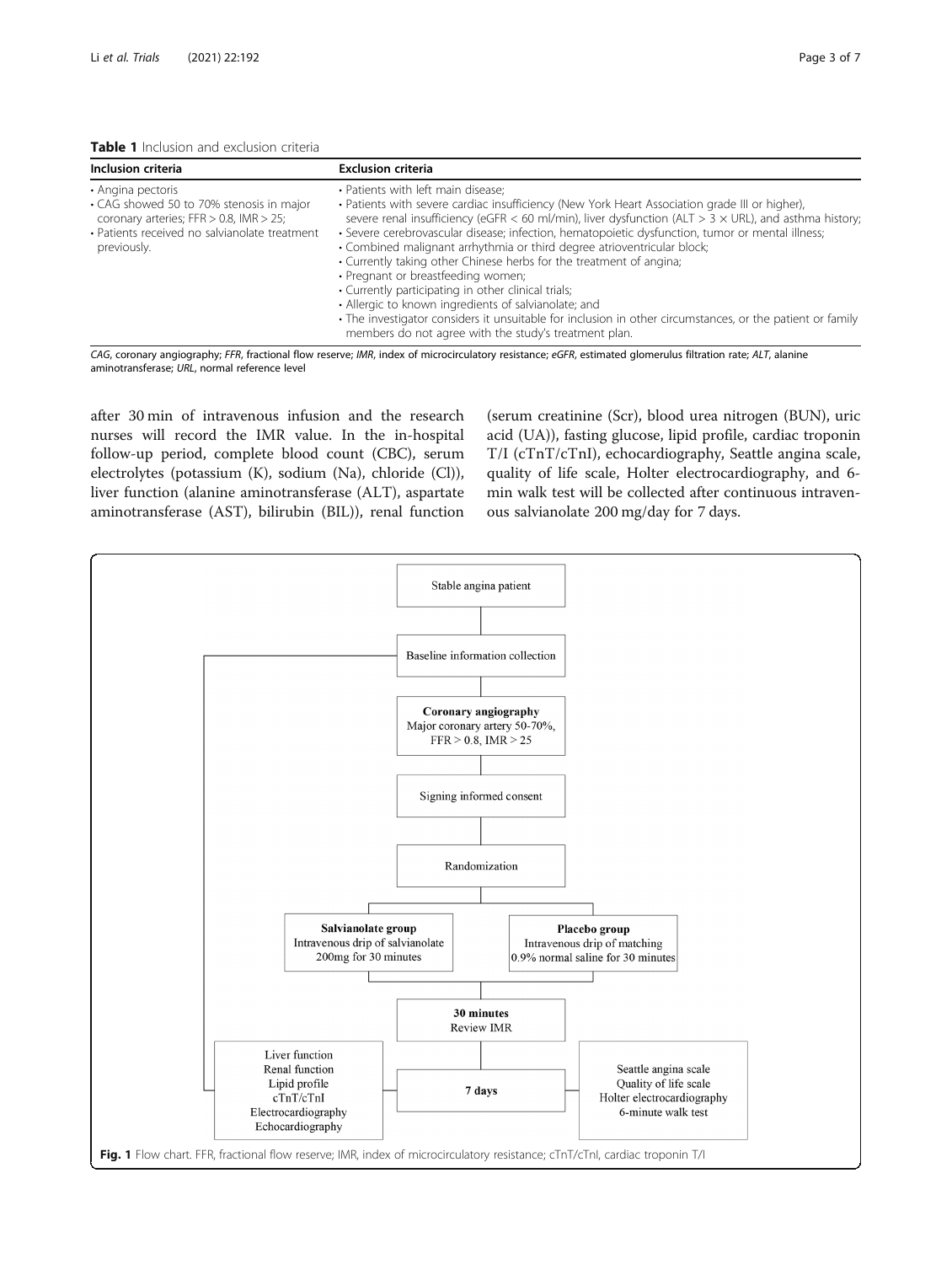#### <span id="page-3-0"></span>Table 2 The study plan

|                              | Screening<br>Day 1 | Immediate phase (intravenous drip of salvianolate for 30 min)<br>Day 1 | In-hospital follow-up<br>Day 7 |
|------------------------------|--------------------|------------------------------------------------------------------------|--------------------------------|
|                              |                    |                                                                        |                                |
| Inclusion/exclusion criteria | $\times$           |                                                                        |                                |
| Informed consent             | Χ                  |                                                                        |                                |
| Randomization                | Χ                  |                                                                        |                                |
| Demographic information      | Χ                  |                                                                        |                                |
| Medical history              | X                  |                                                                        |                                |
| Vital signs                  | Χ                  | $\times$                                                               | $\times$                       |
| Physical examination         | Χ                  |                                                                        | Χ                              |
| Concomitant medications      | Χ                  |                                                                        | X                              |
| CBC                          | Χ                  |                                                                        | $\mathsf X$                    |
| Scr, BUN, UA                 | Χ                  |                                                                        | $\mathsf X$                    |
| K, Na, Cl                    | Χ                  |                                                                        | $\mathsf X$                    |
| ALT, AST, BIL                | Χ                  |                                                                        | Χ                              |
| Fasting glucose/lipids       | Χ                  |                                                                        | $\mathsf X$                    |
| cTnT/cTnl                    | Χ                  |                                                                        | X                              |
| Electrocardiography          | X                  |                                                                        | X                              |
| Echocardiography             | Χ                  |                                                                        | X                              |
| <b>Medication</b>            |                    |                                                                        |                                |
| Salvianolate injection       |                    | $\mathsf X$                                                            | $\mathsf X$                    |
| <b>End points</b>            |                    |                                                                        |                                |
| Seattle angina scale         | $\times$           |                                                                        | $\times$                       |
| Quality of life scale        | X                  |                                                                        | $\mathsf X$                    |
| Holter electrocardiography   | X                  |                                                                        | $\mathsf X$                    |
| 6-min walk test              | Χ                  |                                                                        | $\mathsf X$                    |
| <b>IMR</b>                   | $\mathsf X$        | $\mathsf X$                                                            |                                |

CBC, complete blood count; Scr, serum creatinine; BUN, blood urea nitrogen; UA, uric acid; K, potassium; Na, sodium; Cl, chloride; ALT, alanine aminotransferase; AST, aspartate aminotransferase; BIL, bilirubin; cTnT/cTnI, cardiac troponin T/I; IMR, index of microcirculatory resistance

All serious adverse events must be reported to the sponsor immediately or within 24 h in CRFs. The attending physicians are responsible for data entry. The data monitoring committee is responsible for data security and accuracy. Committee members (Zhimin Xue, Juhong Zhang, Xiaoting Li, and Fen Xu) have access to the final dataset and periodically range check for data values.

#### End points

The primary end point will be the IMR change in the immediate phase during the coronary angiography procedure, and the secondary end points will be the total ischemic burden assessed by the Seattle angina scale, quality of life scale, Holter electrocardiography, and 6 min walk test after 7 days before discharge. The safety end point will be the abnormal blood tests and selfreported adverse events.

#### Trial committees

Wenbin Zhang guides the research team and provides overall supervision for the trial. The data monitoring committee (Zhimin Xue, Juhong Zhang, Xiaoting Li, and Fen Xu) is responsible for reviewing and monitoring data safety. They need to make sure that all CRFs are filled out correctly and consistent with the original data and that all adverse events have been recorded and all serious adverse events have been reported in accordance with the relevant procedures. Investigators have the right to reveal a participant's allocated intervention or terminate the study in advance after discussion with Wenbin Zhang in the event of safety issues during the study as well as notify the ethics committee.

#### Amendments

The protocol should be strictly implemented as it has been approved by the ethics committee. If it is necessary to add or revise the study protocol after the start of the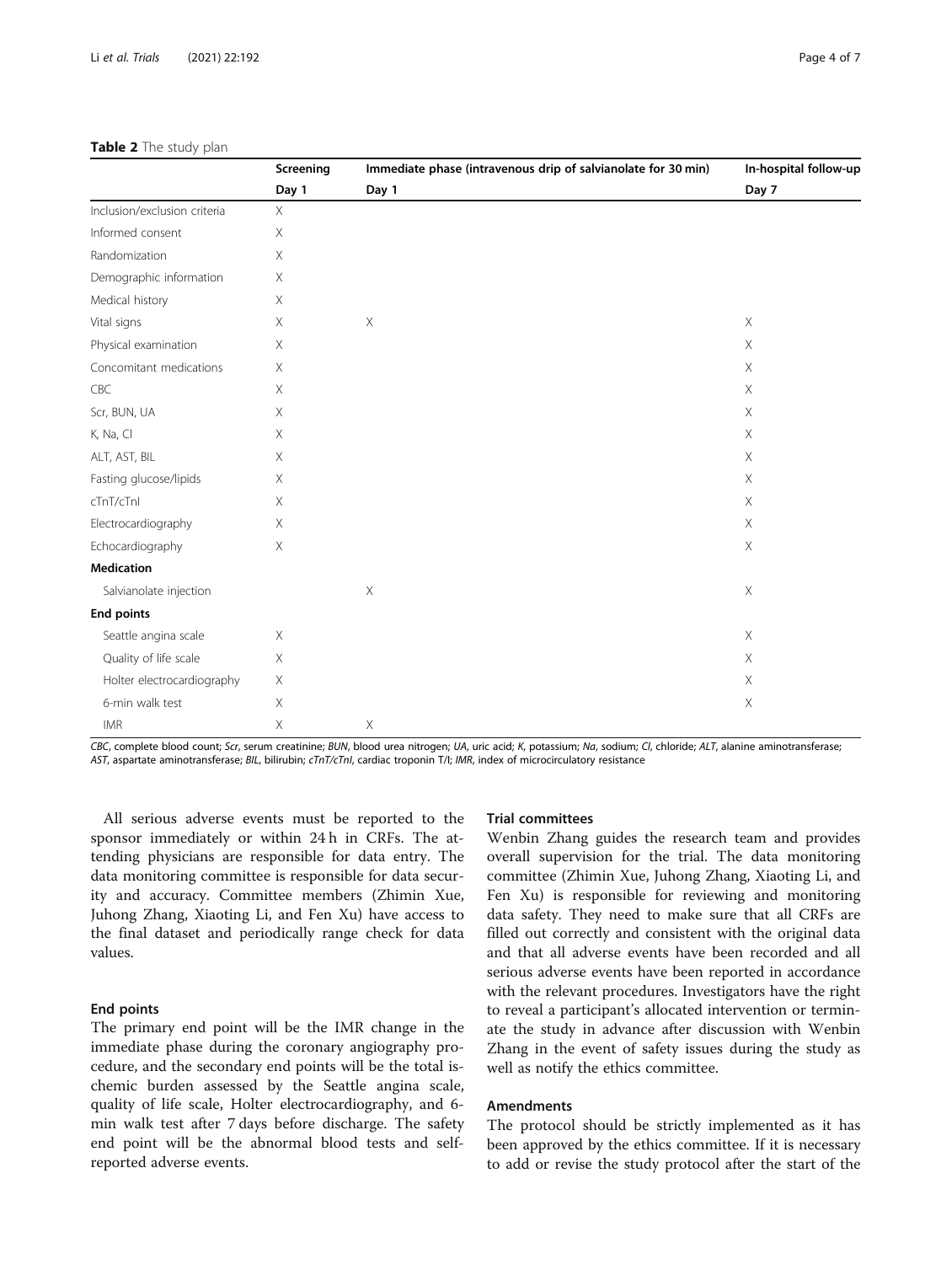study, the investigator should submit it to the ethics committee again and obtain approval before implementation. The modification of the protocol will be recorded in detail. The trial was registered on 9 October 2018 and updated on 2 March 2020 (URL: [http://www.chictr.org.cn\)](http://www.chictr.org.cn).

#### Auditing and dissemination policy

To ensure the trial is carried out in accordance with the standard operating procedures and corresponding regulatory requirements, an independent audit, i.e., systematic and independent review of research-related activities and documents, can take place at the research center at any time during or after the end of the study. The trial results will be published in the form of a paper or presentation, and the name of the patients and other personal information will not be disclosed (excluding the date of birth/age and gender).

#### Statistical considerations

#### Sample size

We use the URL [\(https://www.cnstat.org/samplesize/5/](https://www.cnstat.org/samplesize/5/)) to generate the calculated sample size. According to our pre-experimental results, we assume  $\alpha = 0.05$ ,  $1-\beta = 0.80$ ,  $Mean_t = 20$ ,  $Mean_c = 40$ ,  $\sigma = S_t = S_c = 20$ ,  $N_t : N_c = 1:1$ , and suppose that a 20% IMR reduction  $(\Delta = -8)$  is considered of clinically meaningful difference. We get approximately 36 (between 35 and 36) needed patients in each group. Considering the loss rate of 10%, the total sample size will be 78 cases with 39 cases in each group. The equation being used to estimate the sample size is as follows:

$$
n = \frac{2(Z_{\alpha} + Z_{\beta})^2 \sigma^2}{(\text{Mean}_t - \text{Mean}_c - \Delta)^2}.
$$

#### Analysis

All data will be presented as percentages, mean ± standard deviation (SD), or median (quartile range). As the population variance  $\sigma^2$  is unknown, the confidence interval of the population mean  $\mu$  is calculated by the formula  $\overline{X} \pm \frac{S}{\sqrt{n}} t_\alpha(n-1)$ . Symbol  $\overline{X}$ , s, and *n* are the sample mean, SD, and sample size, respectively, while  $\alpha$ represents the significant level. The confidence interval of the difference between means will also be calculated by  $\overline{X} \pm S_{\overline{X}_1 - \overline{X}_2} t \alpha / (n_1 + n_2 - 2)$ , in which  $S_{\overline{X}_1 - \overline{X}_2}$  is the standard error of the difference of means. The adjusted Wald confidence intervals are used to estimate confidence intervals for proportions and the difference between the two population proportions [\[17](#page-6-0)].

IMR changes between the two groups will be compared by independent  $t$ -test or Mann-Whitney  $U$  test, while IMR changes before and after the use of salvianolate in the same group will be compared by paired t-test or Wilcoxon test. Analysis of covariance will be used if the baseline and follow-up IMRs are not highly correlated ( $r \le 0.8$ ) [\[18](#page-6-0), [19\]](#page-6-0). If the variables are not normally distributed, they will be transformed into normal distribution by logarithm. Different hypothesis testing, including t-test or nonparametric tests for continuous variables as well as  $\chi^2$  test for categorical variables, will be used for the secondary end points assessed by the Seattle angina scale, quality of life scale, Holter electrocardiography, and 6-min walk test. The safety end point in our trial will be the abnormal blood tests including the abnormal liver function and self-reported adverse events such as dizziness and headache. The rate of abnormal liver function and other adverse events between the salvianolate group and the placebo group will be compared by  $\chi^2$  test.

In our trial, stable CHD patients with myocardial microcirculatory disturbances form the population of interest, and participants with 50 to 70% stenosis in major coronary arteries,  $FFR > 0.80$ , and  $IMR > 25$  form a sample. The end point of interest will be the IMR change in the immediate phase and the total ischemic burden assessed by the Seattle angina scale, quality of life scale, Holter electrocardiography, and 6-min walk test in the follow-up period.

Premature discontinuation of salvianolate, loss to follow-up, and death are possible intercurrent events. As we use treatment policy strategy in our study, we will take a per-protocol analysis, as well as intention-to-treat (ITT) analysis for statistical analysis. Per-protocol analysis includes participants who complete the assigned therapy according to the trial protocol while ITT analysis includes all randomly assigned participants according to the treatment group to which they were originally assigned, regardless of the occurrence of intercurrent events. The ITT analysis will indicate how salvianolate will work in a more real-life setting. If there is evidence that the difference in the treatment depends on certain patient characteristics identified in the baseline assessment, a subgroup analysis will be performed.

The missing data before the intercurrent events will be filled with the measured values of "similar participants." The similar patients should have the same sex and smoking history (smoker or nonsmoker). Missing values will be imputed by expectation-maximization algorithm through age, systolic blood pressure, diastolic blood pressure, fasting blood glucose, and IMR. Multiple imputation will be used in our study. P-value < 0.05 will be considered to indicate statistical significance. All statistical analyses will be performed using the Statistic Package for Social Science (SPSS) software package, version 18.0 (SPSS Inc., Chicago, IL, USA). The results will be published by the chief investigator and major contributors.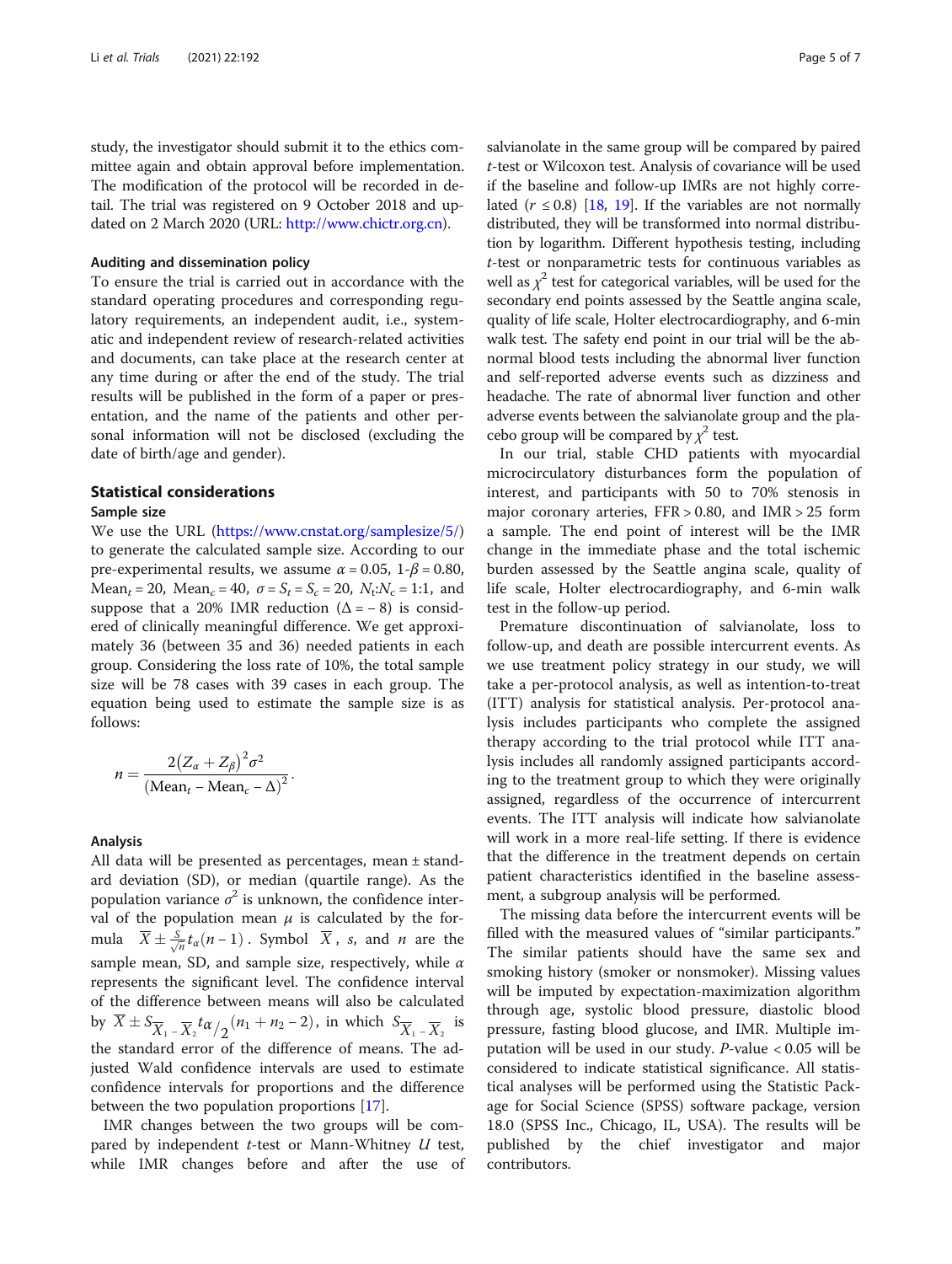#### **Discussion**

Traditional methods for improving angina include drug therapy, interventional therapy, and coronary artery bypass grafting. However, up to 49% of patients with angina have no significant coronary artery stenosis [[20](#page-6-0), [21](#page-6-0)]. Among them, 50 to 65% of patients have impaired coronary vasodilatation, resulting in coronary microcirculatory disturbances [[1\]](#page-6-0). The European Society of Cardiology 2013 guideline for stable CHD clearly incorporates coronary microcirculatory disorder into the field of stable CHD and proposes the concept of CHD patients with ischemic symptoms but no evidence of obstruction [\[22](#page-6-0)]. Their risk of long-term cardiovascular events (mortality, hospitalization for acute coronary syndrome and stroke) is comparable to obstructive coronary disease [\[23](#page-6-0), [24](#page-6-0)]. The tiny blood vessels of the coronary circulation mainly nourish the myocardium and cardiac autonomic nerves and play a crucial role in the regulation of myocardial metabolism [[25](#page-6-0)]. Even in the absence of obstruction of the epicardial coronary artery, microvascular contraction and relaxation can also regulate coronary blood flow and myocardial perfusion, directly affecting cardiac function.

Risk factors for CHD such as smoking, old age, hyperlipidemia, diabetes, and mental stimulation can damage small coronary endothelium cells and affect coronary microcirculation [[26\]](#page-6-0). Endothelial and smooth muscle dysfunction, sympathetic nerve dysfunction, microvascular atherosclerosis, and inflammation are closely related to microcirculation disorders [\[27](#page-6-0)]. The treatment of coronary microcirculation disorders can only rely on drugs, but currently, there is no clear and effective treatment of drugs. Salviae miltiorrhizae is a traditional Chinese herb and its effective ingredient salvianolate can protect the cardiovascular system at cellular levels [\[12\]](#page-6-0). It can inhibit the production of reactive oxygen species and increase the antioxidant capacity of cardiomyocytes [\[28](#page-6-0)], as well as improve microvascular reflow by inhibiting oxidative stress and apoptosis [\[16\]](#page-6-0). Previous study has demonstrated that five salviae miltiorrhizae-based preparations, including salvianolate injection, were effective in the treatment of stable angina pectoris with clinical improvement rate of 72.4 to 91.6% and electrocardiography improvement rate of 54.5 to 71.6% [\[29](#page-6-0)]. However, the effect of salvianolate intravenous infusion on the myocardial IMR in patients with high FFR and myocardial microcirculatory disturbance remains unclear. Accordingly, we focus on this issue and further explore the improvement effect of salvianolate on angina symptoms and myocardial ischemia.

Nonetheless, there are still limitations in this study. First, this study is a single-center participation study. Second, salvianolate will be compared with placebo only in this study, and there are no other comparative groups for effective drugs for coronary microcirculatory disturbances, such as angiotensin-converting enzyme inhibitors. Other non-inferiority and superiority trials may be needed. Although the study could only be designed based on the aforementioned limitations, we can still evaluate the effect of intravenous salvianolate infusion on IMR in stable CHD patients with high FFR and myocardial microcirculatory disturbance and test the improvement of the clinical symptoms of CHD patients with stable microcirculatory disturbance.

In conclusion, this study will clarify the effect of salvianolate on coronary microcirculation and provide an effective treatment for patients with stable CHD with high FFR and myocardial microcirculatory disturbances.

#### Trial status

Chinese Clinical Trial Registry ChiCTR1800018772, version 2. Registered on 9 October 2018 and last updated on 2 March 2020. Participant recruitment began in January 2020 and is expected to continue until 2022. Randomization of the participants was performed on the same day.

#### Abbreviations

IMR: Index of microcirculatory resistance; FFR: Fractional flow reserve; CHD: Coronary heart disease; CRFs: Case report forms; CBC: Complete blood count; K: Potassium; Na: Sodium; Cl: Chloride; ALT: Alanine aminotransferase; AST: Aspartate aminotransferase; BIL: Bilirubin; Scr: Serum creatinine; BUN: Blood urea nitrogen; UA: Uric acid; cTnT/cTnI: Cardiac troponin T/I; SD: Standard deviation; ITT: Intention-to-treat; SPSS: Statistic Package for Social Science

#### Acknowledgements

Not applicable.

#### Post-trial care

There is no anticipated harm and compensation for trial participation.

#### Principal investigator

WZ is the principal investigator.

#### Authors' contributions

Concept—ZL, GF, WZ; design—ZL, GF, WZ; supervision—WZ; fundings—WZ; materials—YiL, MW, YaL, XS; literature search—YiL, MW, YaL; writing—YiL, ZL; critical review—WZ. All authors have read and approved the final manuscript.

#### Funding

Our study protocol underwent full external peer-review during the funding process which was carried out by the China Cardiovascular Association (home page [https://www.ccahouse.org/index.html\)](https://www.ccahouse.org/index.html). In line with the principle of fairness and justice, the expert jury conducted a letter review and then a total of 10 contestants were shortlisted for the interview according to the score ranking. All review experts were independent from the authors. This work was finally supported by the China Cardiovascular Association-Xin Xin Lv Gu microcirculation research fund (xxlg03) and Natural Science Foundation of Zhejiang Province (LY18H020007). The funders were not involved in the study design and in writing the manuscript.

#### Availability of data and materials

Not applicable.

#### Ethics approval and consent to participate

The study was approved by the Ethics Committee of Sir Run Run Shaw Hospital of Zhejiang University (KY20180605-13) and complied with the Declaration of Helsinki. Written informed consent to participate will be obtained from each patient before enrollment in the study. This study has